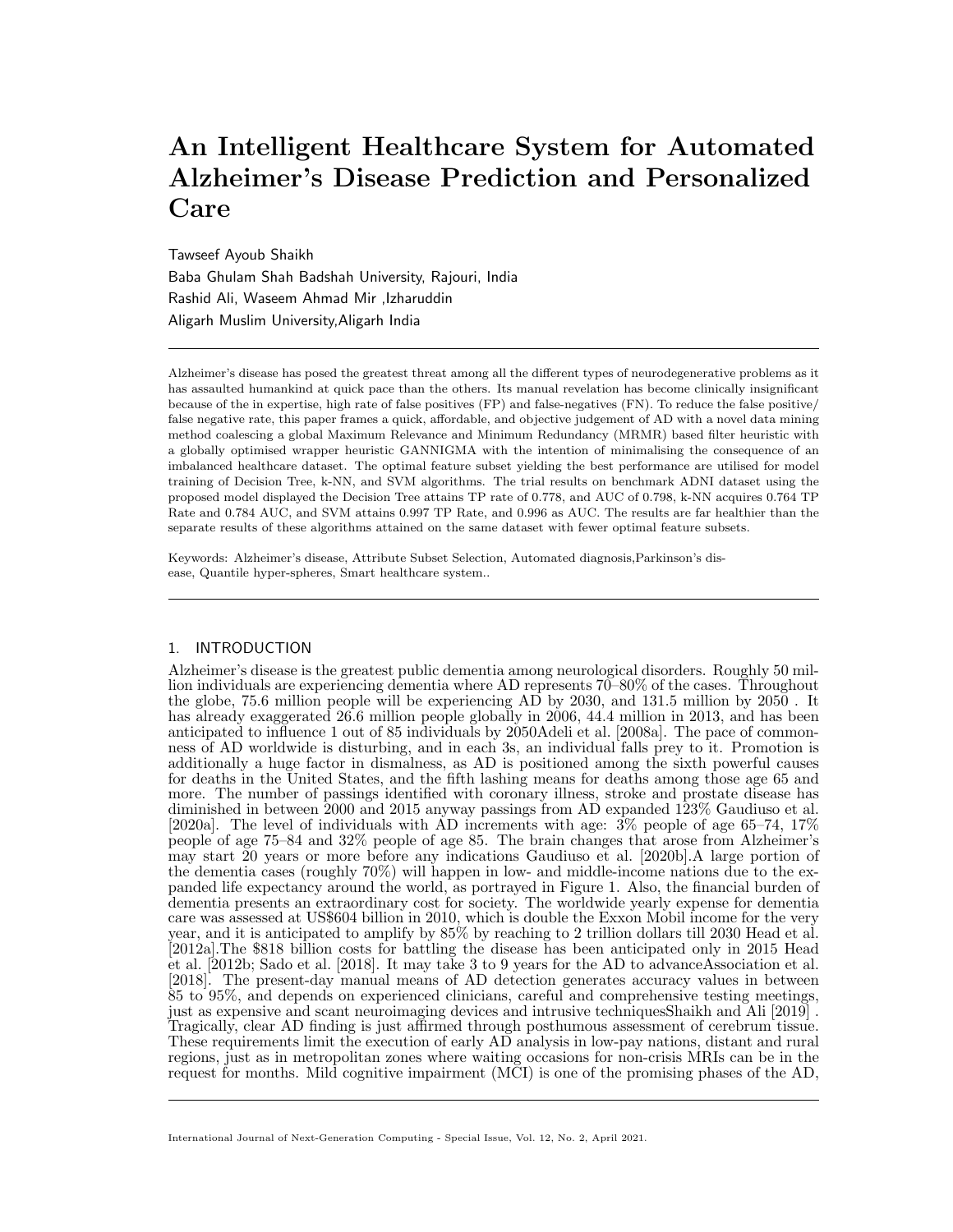which is especially perceived as its preclinical phase that may fill in as an objective speciality for early interventional techniques. Exploration contemplates showing that an estimation of 8–15% of MCI patients advances into AD stage yearly, while around  $1-2\%$  of people who were recently considered as healthy, obtained AD inside the same time period Amezquita-Sanchez et al. [2016]. Additionally, the hippocampus, a grey matter (GM) structure of the temporal lobe, is influenced during the beginning phases of AD. Thus, by analysing the hippocampus volume utilising magnetic resonance imaging (MRI), the illness level can be identified. It is very hard and tedious to estimate the hippocampus volume manually and programmed segmentation; thus, it becomes the ideal choice to sidestep these limitations and get the AD biomarkersKoh et al. [2020]. Figure 1 below gives the incidence rate of AD cases throughout the globe by 2030 Cassani et al. [2017].



Worldwide dementia prevalence in 2013 and predictable upsurge by 2030

The recent novel devices and biomarker tests have made it conceivable to analyse AD utilising progressed diagnostics. There exists a wide range of invasive and non-invasive neuroimaging advancements which are utilised for AD determinations, for example, Magnetic Resonance Imaging (MRI), functional MRI (fMRI), Positron Emission Tomography (PET), Computerized Tomography (CT), Electroencephalography (EEG), Magnetoencephalography (MEG) and Cerebrospinal fluid (CSF) biomarkers. A computer-aided diagnosis (CAD) system is the archetype from these neuroimaging data that help doctors and clinicians to improve medical services frameworks for ADAdeli et al. [2008b; Pich et al. [2014; Ossenkoppele et al. [2015] . MRI ends up being the highest quality level neuro-imaging methodology to assess the brain anatomic auxiliary and pathophysiological dimensions because of its delicate tissue natureNiazi et al. [2018; Suk et al. [2014].

#### 1.1 Related Review

The computerised diagnosis of AD has engrossed prodigious devotion in recent years because of the effective neuroimaging innovations like structural magnetic resonance imaging (s-MRI) Papakostas et al. [2015; Aguilar et al. [2013; Westman et al. [2012], functional MRI (fMRI) Fan et al. [2008], and diffusion tensor imaging (DTI)Grana et al. [2011], along with positron emission tomography (PET), and single-photon emission computed tomography (SPECT) Hanyu et al. [2010]. The research has witnessed a huge trend in the automated AD diagnosis employing pattern recognition and AI strategies Huang and Aviyente [2008; Magnin et al. [2009; Kuncheva et al. [2010]. Different machine learning methods and algorithms have been executed for AD analysis by means of the influence of numerous numbers of classifiers together rather than one and thus making an ensemble of classifiersHinrichs et al. [2011; Liu et al. [2012; Seeley et al. [2014]. A fundamental challenge that remains unsolved in the neuroimaging field is the small sample feature size problem Maitra and Chatterjee [2006; Gonzlez-Castro et al. [2017; Ding and Peng [2005a]. The deep learning is the trending topic in the present area and has been widely used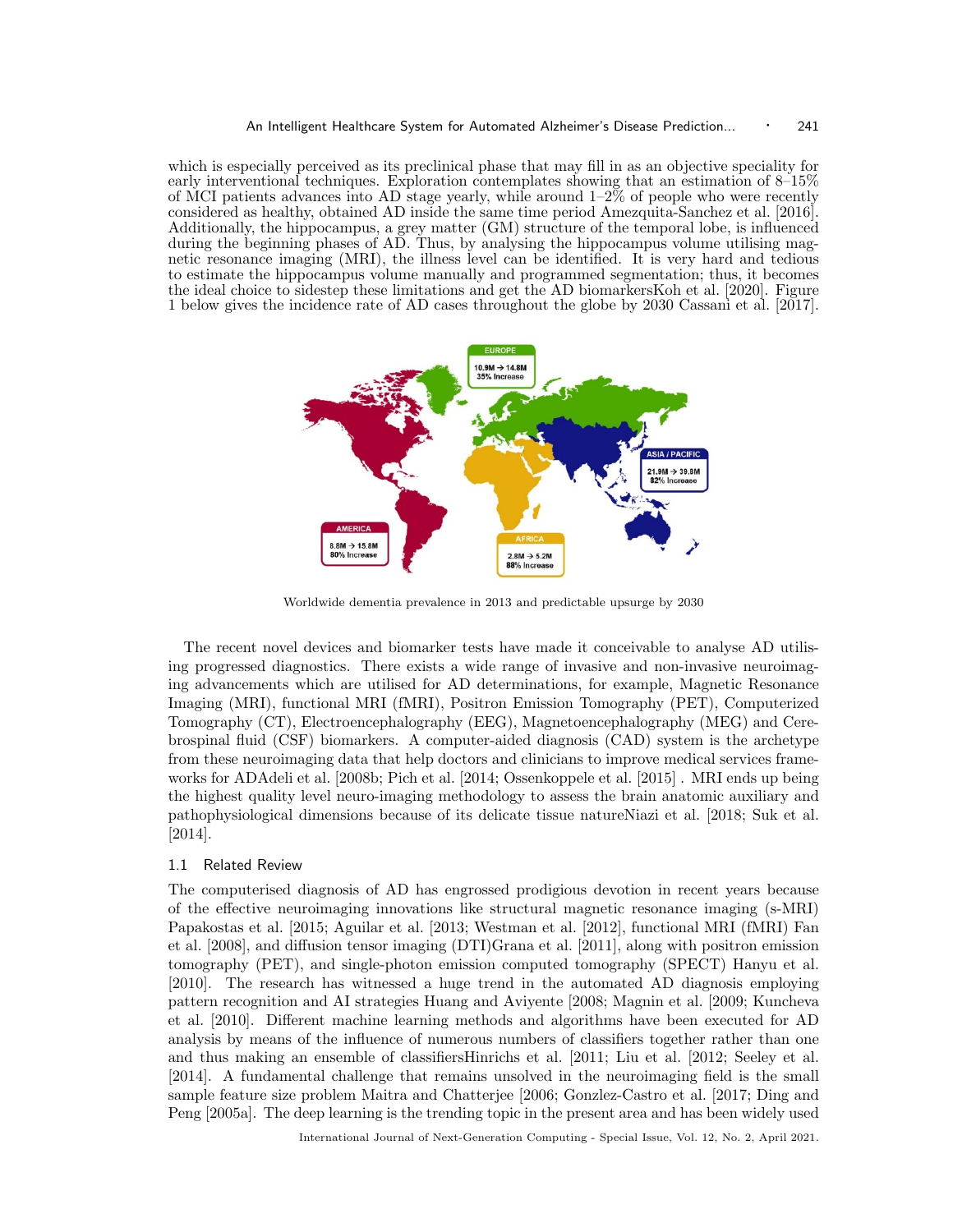in computerised AD detectionZhao and He [2014; McCrackin [2018; Jain et al. [2019]. Various different kinds of neuroimaging datasets like MRI, PET, SPECT Ghorbanian et al. [2012; Segovia et al. [2013], EEG Young et al. [2012; Fiscon et al. [2014; Ghorbanian et al. [2015], and multimodal neuroimaging datasets Walhovd et al. [2010; Apostolova et al. [2010; Hinrichs et al. [2009] have been employed for computerised AD/MCI identification.

# 1.2 Organisation

The rest of the paper is organised out as: Section 2 discusses expansively the standard benchmark datasets that are contributing directly to accessing the performance of the proposed work. The section discusses the pre-processing techniques used for MRI image analysis and the performance indices used for evaluating the model. The proposed approach is thoroughly discussed in Section 3. The proposal is discussed in the form of flowcharts, equations, and the implementation of the scheme is also explained in the same section. The empirical and investigational results are discussed, interpreted, and tabulated in Section 4. At last, the conclusions drawn from the presented study are made in section 5.

# 2. MATERIALS AND METHODS

Both datasets, benchmark and local, employed in this work are the theme of explanation in this section. Starting pre-handling strategies with legitimate feature vector abstraction from input raw MRI brain images with a kind of the AI classifiers are likewise essential for this space.

# 2.1 Datasets

Alzheimer's disease Neuroimaging Initiative (ADNI) database is employed as a benchmark dataset in this work "www.adni.loni.usc.edu". It was launched in 2004 with the target of monitoring the progression of MCI and AD engaging several neuroimaging modalities like MRI, PET, other biological indicators, medical and neuropsychological inspections. As specified in Table I, the data of 303 contributors composing 158 as AD and 145 as HC is explored using high-resolution T1-weighted s-MRI, and the same is embodied as a mean ±standard deviation. While as gender presents p-value from a  $\chi^2$  test, for other sample characteristic, p-values are presented on right columns for two-sample t-tests. The second local dataset analysed in this study is conquered from 2 known medical imaging centres of Srinagar, India, specifically Medicare Diagnostic Center and DM diagnostic clinic over the last two years Banday and Mir [2017].

| Characteristics      | AD               | HС               | p-Value            |
|----------------------|------------------|------------------|--------------------|
| Sample Size          | 158              | 145              |                    |
| Gender (Male/Female) | 86/72            | 71/74            | 0.342              |
| Age (Years)          | $75.21 \pm 7.47$ | $75.76 \pm 4.42$ | 0.432              |
| CDR.                 | $4.68 \pm 1.740$ | $.04 \pm 0.14$   | less than 0.000001 |
| <b>MMSE</b>          | $23.30 \pm 2.05$ | $29.14 \pm 0.94$ | less than 0.000001 |

Table I: ADNI Dataset Used in this Study

Every image instance here consists of data taken from three sections, i.e., axial, coronal and sagittal. Depending upon the parameter assortment of axial resolution and slice thickness, the number of images differs across three segments.

# 2.2 MRI Data Pre-Processing

The eradication of unnecessary noise and artefacts from the raw data creates a healthier dataset with improved results using the pre-processing data approaches. To assure that each image voxel resembled with the identical functional location, all MRI data were initially spatially normalised by Statistical Parametric Mapping (SPM12), and Brain Voyager software Carballido-Gamio et al. [2017]. Nonbrain tissues for example neck and skull are removed from the image' scans using FSL-BET toolbox Smith [2002], which accomplishes brain withdrawal by approximating the intensity histogram-founded threshold, the centre of the gravity, and radius of the sphere of the brain's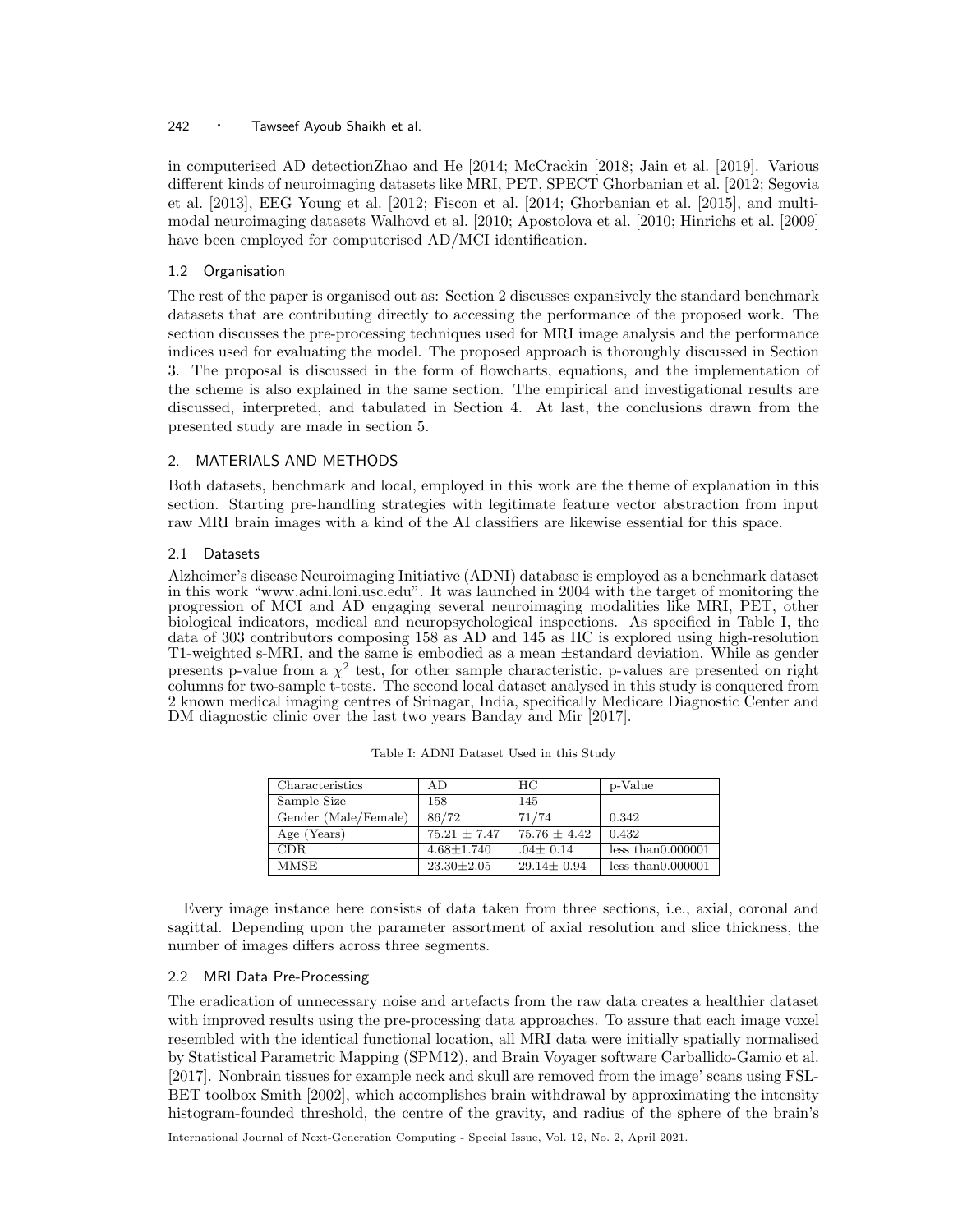surface. Then, FSL-MCFLIRT toolbox performs motion correctionJenkinson et al. [2002]. Also, FEAT Woolrich et al. [2001] module of FSL library, is used for Slice timing correction. Intensity normalisation is performed on data for guaranteeing that respective volume has an identical mean intensity. Also, Spatial smoothing is performed for plummeting the noise levels while conserving the original data. For registering images in MNI152 space, a linear conversion with 12 DOF (such as translation, scaling, shear, and rotation) is performed. The raw data is managed and transformed into 2D images by employing the aforesaid pre-processing approaches. Along these lines, we have made a dataset that was utilised for preparing the models.

#### 2.3 Quality Assessment

The given investigation engages the associated quality evaluation approaches for demonstrating the competence of the proposed CAD framework. Accuracy: It is the proportion of accurate expectations divided by the total number of estimates. It is characterised as the potential of the model to hand-picked all instances that necessitate to be nominated and dispose of all instances that require to be disposed of Piramuthu [2004].

$$
Accuracy = \frac{TP + TN}{TP + FP + TN + FN}
$$
\n<sup>(1)</sup>

 $\overline{P}$ 

Sensitivity: It is essentially the accuracy of positive cases; i.e. how decent a test is in noticing positive disease. It is the competence of a prototypical to select all the cases that are vital to be selected.

$$
Sensitivity = Recall = HitRate = TruePositiveRate = \frac{TP}{TP + FN}
$$
 (2)

False Positive Rate: It is the proportion of the number of negative instances mistakenly considered as positive (false positives) and the total number of real negative instances.

$$
False Positive Rate = \frac{FP}{N} = \frac{FP}{FP + TN}
$$
\n(3)

Precision: It is the percentage of true positive and the instances that are wrongly classified as positive, i.e. false positive.

$$
Precision = \frac{TP}{TP + FP}
$$
\n<sup>(4)</sup>

F-measure: Articulated basically by the measurements of precision and recall this measurement is utilised regularly in factual investigation and can be figured as the extent of the fluctuation among gatherings and the difference among gatherings.

$$
F1 = 2 * \frac{Precision * Recall}{Precision + Recall}
$$
\n(5)

Area under receiver operating characteristics (AUROC): In a ROC curve, the of true positives (TP rate) is plotted against the false positives (FP rate). The estimations of the FP rate  $(1$ specificity or TN rate) is plotted on the horizontal axis and the TP rate estimations (sensitivity or recall) on the vertical axis.

### 3. PROPOSED METHODOLOGY

This section deals with the novel proposal and the prime motivation behind it.

# 3.1 Hybrid Feature Selection Using GANNIGMA

Here, the approach matures a hybrid feature selection to produce the indicative decision that is grounded on a globally optimised Artificial Neural Network Input Gain Measurement Approximation (GANNIGMA). The proposed GANNIGMA method unveils the most significant features,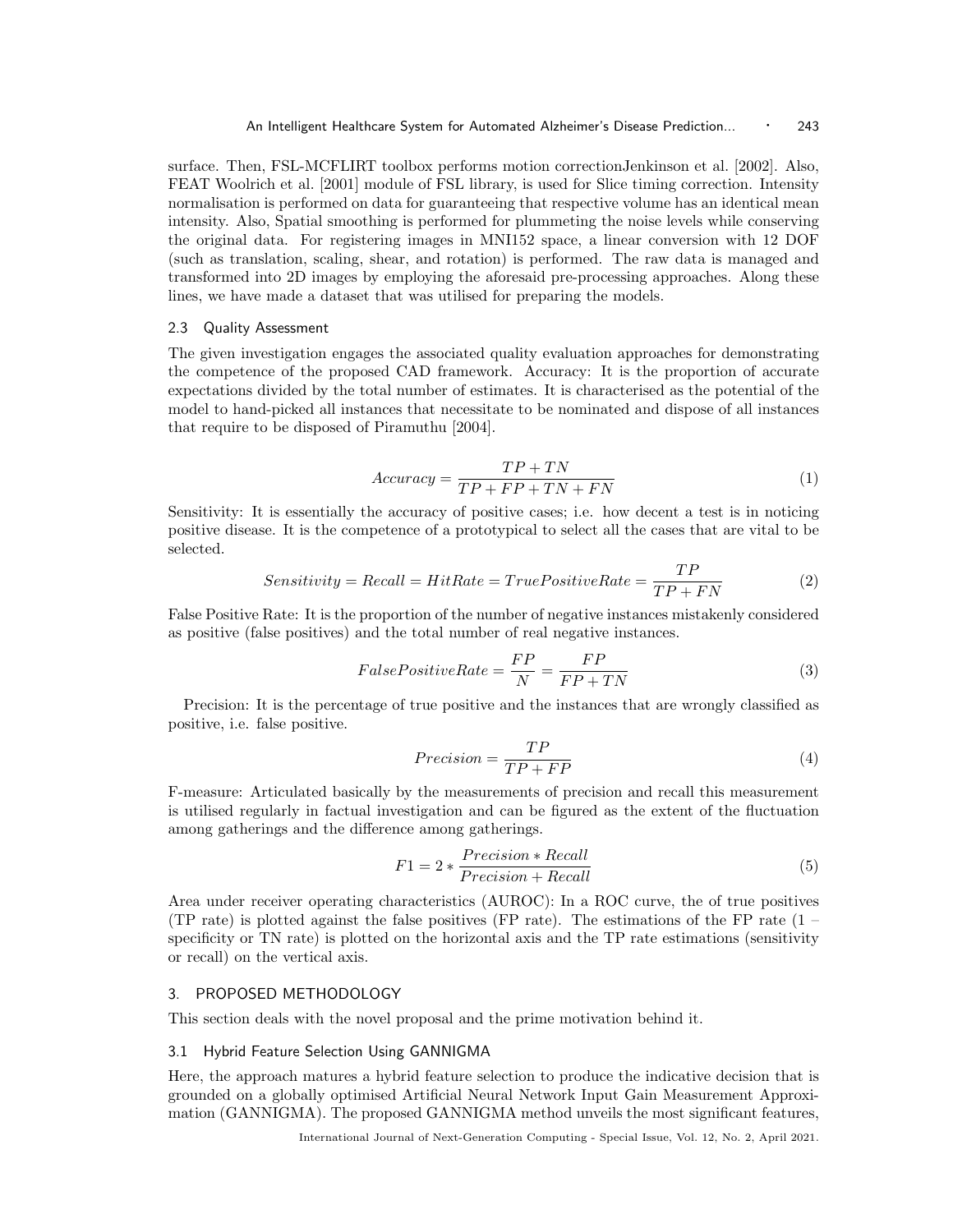

Cataloguing architecture of the proposed novel feature selection method

which are then employed for various model training for improving the classification performances. The feature selection methodology is outlined in 2.

$$
MRMR = \frac{1}{max|S|} \sum_{fp=s} I(F_p; C) - \frac{1}{|S|^2} \sum_{p,q=s} I(F_p; F_q)
$$
(6)

3.1.1 GANNIGMA Hybrid Feature Selection using Global Optimisation and Artificial Neural Network (ANN). The inherent associations between the standalone analysis feature and AD class can be revealed by the Filter approach; however, the approach doesn't practice any presentation assessment standards grounded on accuracies. No doubt, the filter strategy is the cheapest, but it has the limitation in not choosing the significant AD features in terms of presentation. Wrapper approach might be computationally expensive but subset features picked from it can be guaranteed to be optimal as it employs accuracy founded performance evaluation during training. The proposed hybrid method receives compensations of the balancing possessions of both the methods and assimilates the acquaintance about the inherent association amid a specific feature with conforming class projected by the filter in the wrapper search process. So, mutual information (MI) grounded Maximum Relevance Minimum Redundancy (MRMR) strategy is imparted to the covering heuristic in our proposed AD highlight choice methodology for crossbreeding filter and wrapper approaches Hsu et al. [2002a]. An ANN is taken as a wrapper, and wrapper heuristic is computed employing Artificial Neural Network Input Gain Measurement Approximation (ANNIGMA). Figure 2 diagrammatically depicts the hybridisation of the wrapper and filter approaches. Also, a speed up search process is projected by including the ranking score from filter feature with the wrapper method. Then an optimal feature subset is explored by an induction algorithm in the wrapper training process. The maximum relevance (MR) [Huda et al., 2010] algorithm subsidised to severance while choosing the attributes that are extremely pertinent to class but enormously connected. Therefore, a Minimum Redundancy (MR) redundancy function is introduced into the MR algorithm as in Eq. (6). where  $I(F_p, F_q)$  is the mutual information between the features  $F_p$  and  $F_q$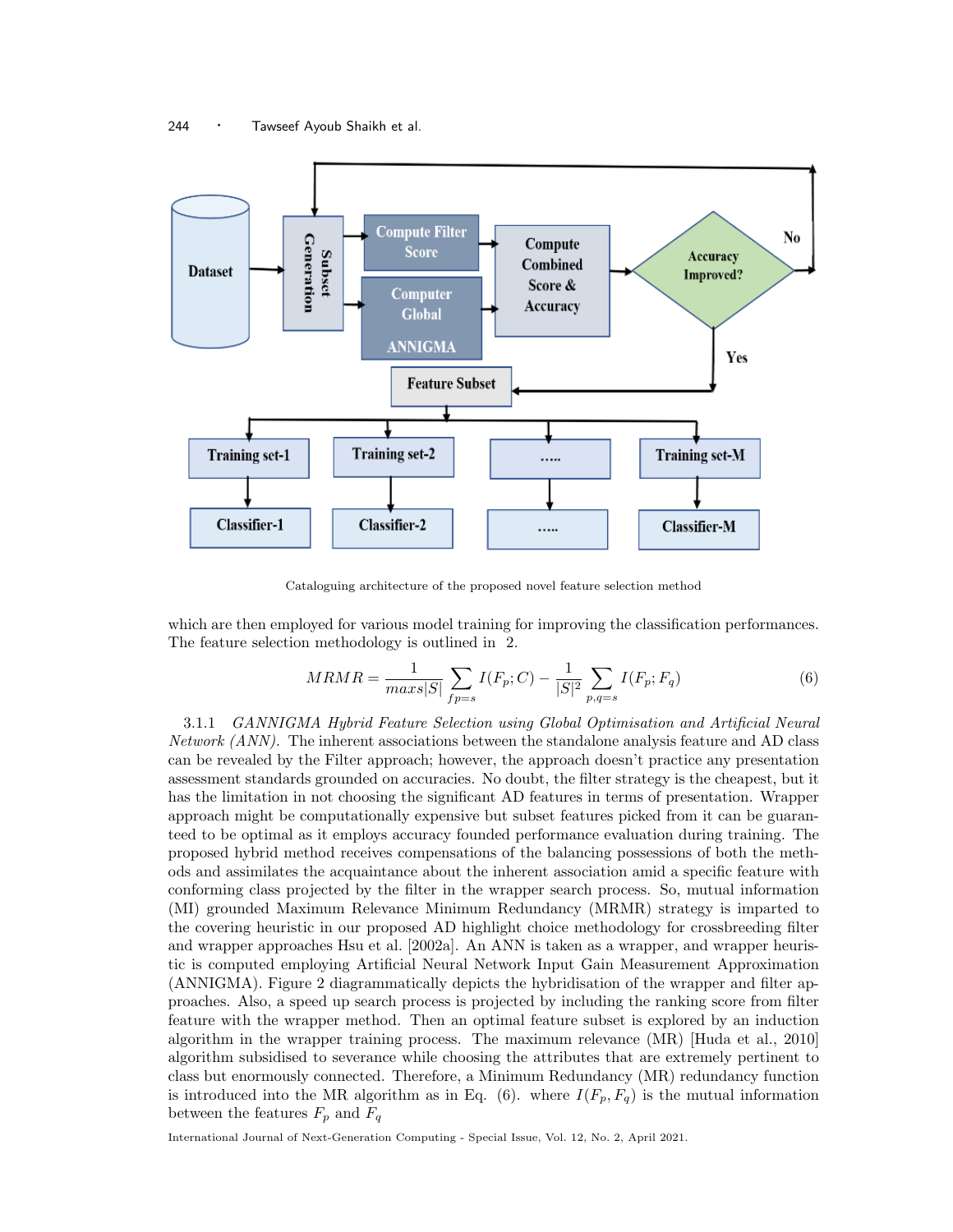3.1.2 Global ANNIGMA (GANNIGMA) Score Calculation. The wrapper training of ANN in which the input, hidden and output layer are signified as i, j, k, is used for the (ANNIGMA) value calculation Hsu et al. [2002b]. The logistic activation function is represented as "Q" as below:

$$
Q(z) = \left(\frac{1}{1 + exp(-z)}\right) \tag{7}
$$

The system yield is given by Eq. (8) after incorporating a linear function for first and second layer. Here is the input feature

$$
O_k = \sum_j Q(\sum_i F_i * W_i j) * W_j k \tag{8}
$$

The local gain for input feature is as:

$$
LG_i k = \frac{\delta O_k}{\delta F_i} \tag{9}
$$

The local gain is changed as in Eq. (10):

$$
LG_i k = \sum_i \left( w_i j * W_j k \right) \tag{10}
$$

becomes the local gain (LG) for feature- normalised based on a unity scale as (11) which is the ANNIGMA

$$
ANNIGMA(F_i) = \frac{LG_i k}{maximum(i) LG_i k}
$$
\n(11)

For an imbalanced dataset, the typical backpropagation training ANN technique delivers locally optimised parameter, which could have a negative impact on the performance. Therefore, a global optimisation method has been approved with the typical backpropagation training approach. An Algorithm for Global Optimisation Problem (AGOP) is plasticised for the optimal approximation of ANN limits in the training of ANN Hsu et al. [2002b; Huda et al. [2010]. N-fold crossvalidation is adopted during the training of optimal wrapper heuristic for a Global ANNIGMA (GANNIGMA) scores. The GANNIGMA value over cross-validation can be found as Eq. (12):

$$
GANNIGMA(F_p) \, average = \left(\frac{1}{n}\right) GANNIGMA(F_p) \, 1 + \dots + GANNIGMA(F_p) \, n \tag{12}
$$

The MRMR score is derived from the most extreme significance score of a candidate AD highlight in candidate subset and repetition score between the candidate highlights from the remainder of the subset which has been uncovered in Eq. (13):

$$
\max_{F_l \in F - F_{l-1}} \left( \frac{1}{|S|} \sum_{J \in S} I(F; c) - \frac{1}{l-1} \sum_{F \in F_{l-1}} I(F; F_l) \right) \tag{13}
$$

At that point, an incremental search method technique is utilised for the figuring of the MRMR score for competitor AD highlight as the combination of the candidate highlights in the subset and rest of the highlights can be tremendous Ding and Peng [2005b]. Grounded on the corresponding weighted score as accessible in Eq. (14), the features are then ordered.

$$
WeightedMRMR(F_p) = 1 - (\frac{RankFeature(F_p)inMRMR}{|F|})
$$
\n(14)

The final stage computes a collective value for the MRMR-GANNIGMA hybrid method as in Eq. (15):

$$
CombinedScore(MRMRGANNIGMA; F_p) = WeightedMRMScore(Fp) + GANNIGMA(F_P)_{A} verage
$$
\n(15)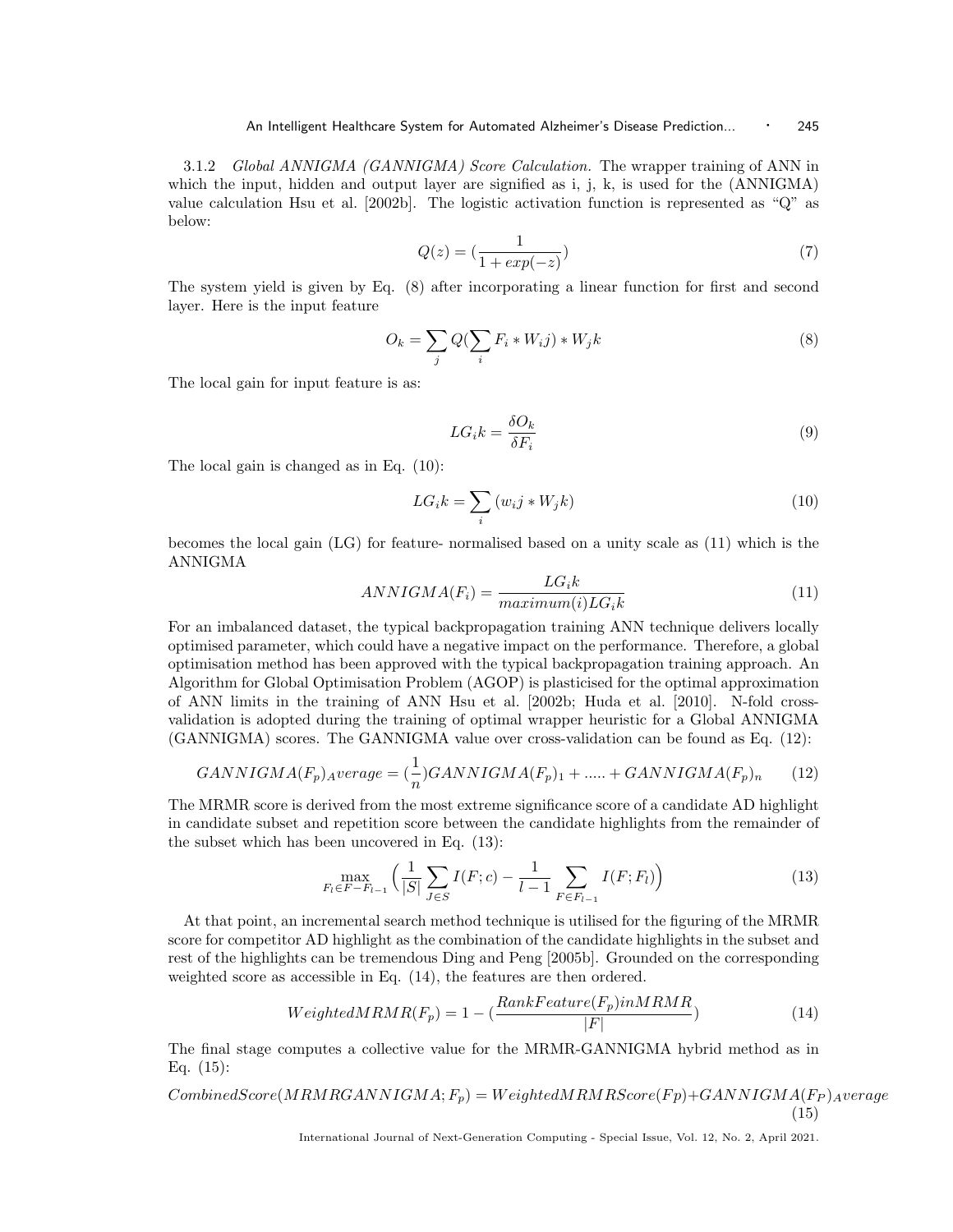# 4. RESULTS AND DISCUSSIONS

To assess the viability of our strategy, we do a few examinations utilising the pointers referenced previously. ADNI dataset utilised in this paper contains a total of 303 contributors with 158  $(52.14 \%)$  as AD and 145 (47.86%) as HC. The investigations are performed out in MATLAB R2019b, and on a computer system fortified with Intel Core i5-4590 with 3.30GHz, RAM of 8GB and 64-Bit Operating System. In the given study, an experimental examination is performed on the benchmark ADNI dataset using a two-stage experimental design. The first stage extracts the healthiest attribute subset among the immense subset space using the proposed GANNIGMA approach. The best combination of feature subset is employed for training various machine learning models. Following the attribute determination, classification of the test models is performed utilising Decision Trees, k-NN, and SVM calculations. The presentation of the model is likewise analysed and arranged. The given study diminishes the number of parameters and feature subsets rendering to their precision values. The proposed GANNIGMA guarantee to accomplish overpriced cataloguing performance and investigate the ideal blend of seven informative feature subsets from the gigantic feature subset space that can suggest imperative evidence to the clinicians for AD diagnosis. Originally, 34 subsets of attributes are accomplished by the GANNIGMA founded algorithm with the conveyance on the ADNI benchmark dataset. The decision of a couple of property subsets is alluring for the extra investigation as the number of reducts is excessively high. The calculation of the association of respective attribute subset with the decision (AD and HC) is completed using a "combination filtering" policy, i.e., choose the subsets which incorporate both the most noteworthy and least important features with the chosen component. The outcome exhibits the uppermost value is achieved by the attribute x9 (cortical thickness) and lowest value to attribute x17 (surface area), and thus, encouraging the toughest bending of the feature x9 with the class grouping, and x17 as the weakest one. For some indicator projects, feature significance (even solid importance) doesn't induce that an element must be in an ideal element subset, at times, a pitifully applicable element may likewise propel the forecast exactness. Hence, we embrace a "combination filtering" strategy to deal the ideal element subset, that is, we pick the subsets of traits which include both x9 with the most grounded importance and x17 with the most fragile significance as the ideal subset. As indicated by this technique, 27 characteristic subsets are disregarded, and all things being equal, the leftover 7 subsets are allotted to be the SVM Classifier contributions, as portrayed in II

| Attribute      | Attribute sets                                                                                                                      | Classification            | Classification            |  |
|----------------|-------------------------------------------------------------------------------------------------------------------------------------|---------------------------|---------------------------|--|
| set            |                                                                                                                                     | accuracy<br><sub>on</sub> | accuracy<br><sub>on</sub> |  |
| number         |                                                                                                                                     | Benchmark                 | MRI<br>Local              |  |
|                |                                                                                                                                     | ADNI dataset              | dataset                   |  |
| $\mathbf{1}$   | hippocampal atrophy, cortical thickness, surface area, grey<br>matter volume                                                        | 96.51                     | 96.42                     |  |
| $\overline{2}$ | grey matter volume, White matter (WM), cortical thickness,<br>surface area                                                          | 96.87                     | 95.98                     |  |
| 3              | grey matter volume, curvature, White matter (WM), cortical<br>thickness, surface area                                               | 97.12                     | 96.34                     |  |
| $\overline{4}$ | curvature, cortical thickness, hippocampal atrophy, Cerebral<br>spinal fluid, surface area                                          | 97.35                     | 95.23                     |  |
| $\overline{5}$ | hippocampal atrophy, cortical thickness, surface area, grey<br>matter volume Cerebral spinal fluid, White matter (WM),<br>curvature | 98.23                     | 96.87                     |  |
| 6              | Cerebral spinal fluid (CSF), White matter (WM), curvature,<br>surface area, cortical thickness                                      | 97.79                     | 94.24                     |  |
| 7              | White matter (WM), curvature, surface area, cortical thick-<br>ness, hippocampal atrophy                                            | 96.21                     | 94.23                     |  |

|  | Table II: The Seven Residual Attribute Sets |  |  |  |
|--|---------------------------------------------|--|--|--|
|--|---------------------------------------------|--|--|--|

The 7 abridged feature subsets conquered in the initial phase by the GANNIGMA based feature selection strategy is cross-validated using 10 folds to ensure the equal class spreading in the subset. Specifically, the subject dataset was arbitrarily partitioned into 10 sections, in which nine parts in each iteration is employed for training and the residual one part is used for as the testing set. Prior to developing the classifier, scaling of the data sets performed on each and every data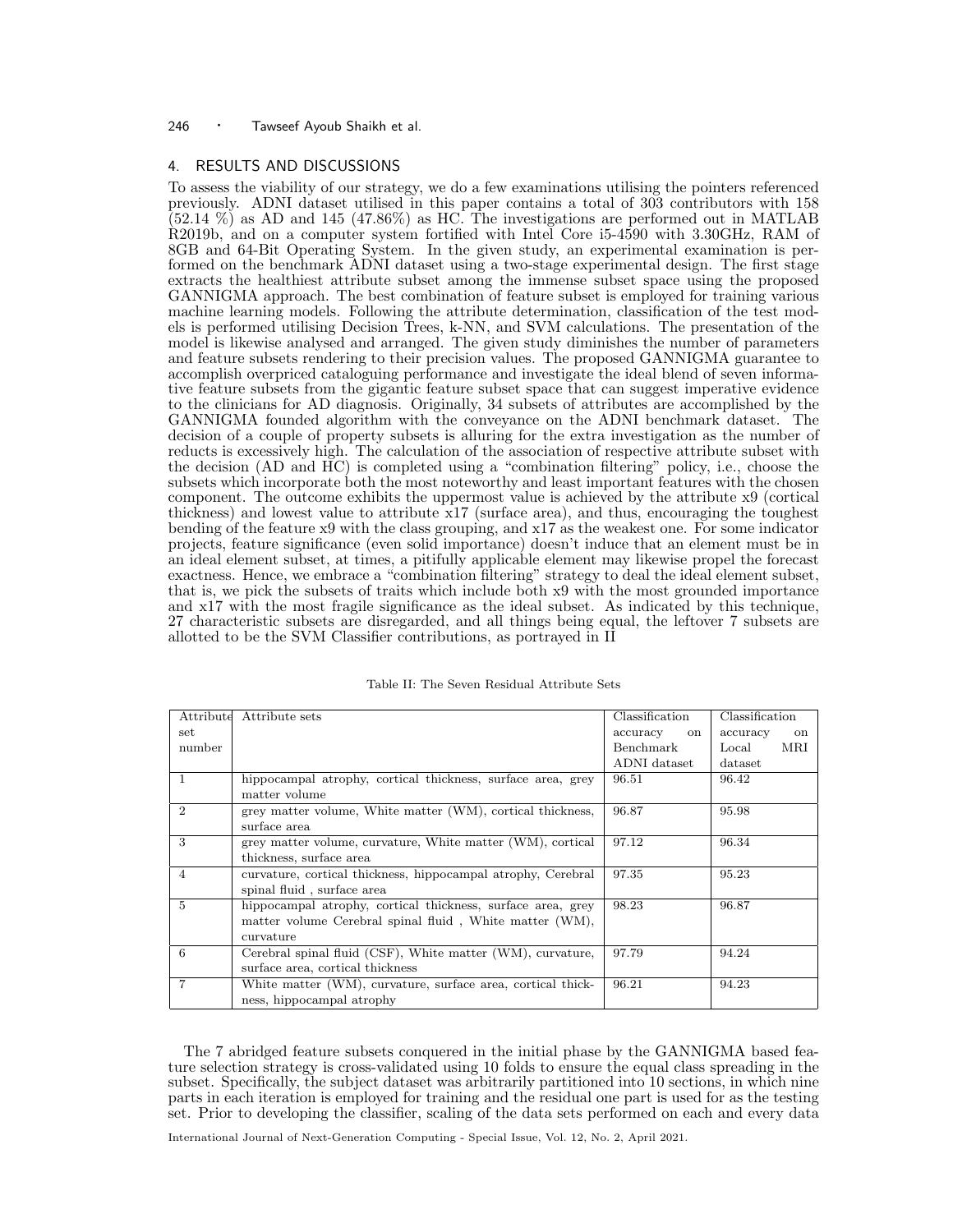instance. The test collections are anticipated utilising the indicator model gained from the training of above advances appropriately. Each random training-test segment here is probably desired to gain dissimilar pair of best parameters as the subset fragmented randomly, and moulded by the 10- fold cross-validation. Along these lines, to mark the considerable examinations, the predetermined effort demeanours 1000 independent goes of the trials for each training-test segment, and the most noteworthy arrangement exactnesses are reckoned. In the fourth phase, optimal parameters train the predictor model as the output. The model trained with the ideal boundaries is yielded as the output in the fourth stage, which is used to envision the events in each testing set (both benchmark and local MRI datasets). The trained SVM model becomes ideal for fitting the actual data set classification. The SVM classifier visits the datasets and information highlights and requests them presenting to the commonality subsequent to its learning. The SVM is prepared with these confined improved highlights and gathers a more advantageous arrangement with limited computational expense and time. Table 2 shows the characterisation exactnesses on the testing information for the 7 quality subsets. Subset 5 accomplishes the maximum cataloguing accuracy among the 7 subsets in all the fold divisors, with 98.23% on the Benchmark ADNI dataset, and 96.87% on the local MRI dataset. The second-highest performance on the Benchmark ADNI dataset is acquired by the attribute subset number six with an accuracy of 97.79%, followed by attribute subset number four with the accuracy of 97.35%, followed by attribute subset number three with an accuracy of 97.12%, followed by attribute subset number two with an accuracy of 96.87%, followed by attribute subset number one with an accuracy of 96.51%, and finally the attribute subset number seven with an accuracy of 96.21%. In the case of local MRI dataset, attribute subset five once more surpassed the list by conquering an accuracy value of 96.87%, as depicted in Table 2. The outcomes are, without a doubt connoting the lessening in the error rates that arise from the misclassification issues immediately with the ideal choice of the training highlights. The SVM is proper to work on the genuine informational collection after learning about these 7 subsets of highlights. The SVM will give up on the previous information determined while preparing with the goal of ordering the new informational indexes and information highlights. At long last, the SVM offers improved order with limited computational expense and time after prepared with these obliged enlarged highlights. The subset number five is thus, selected for further analysis using various supplementary data mining algorithms besides SVM. The Decision Tree, k-NN, and SVM algorithms with various performance measures are tabulated in Table 3 and Figure 3. The SVM got the highest individual TP Rate of 0.992, lowest FP Rate of 0.028, Precision of 0.984, F-Measure of 0.991, and finally AUROC of 0.991. The Decision Tree individually got a TP rate of 0.754, and k-NN individually achieved a TP Rate of 0.689, which is the lowest among the group. All the three algorithms of Decision Tree, k-NN, and SVM are combined with the ANNIGMA scheme, and the new paradigm is evaluated again on the benchmark ADNI dataset. The TP Rate of Decision Tree and SVM algorithms got a slight decrease here from 0.754 to 0.749 in case of Decision Tree, from 0.992 to 0.971 in case of SVM. Only in the k-NN case, there occurred a lift in the TP Rate from 0.689 to 0.708. Similarly, all the three algorithms are merged with the proposed GANNIGMA scheme and once more evaluated on the ADNI benchmark dataset. In this case, the investigational results witnessed a hike in the TP Rate of all the three algorithms. The highest TP Rate in this combination is offered by the GANNIGMA+ SVM with a value of 0.997, followed by the TP Rate of GANNIGMA+ Decision Tree with the value of 0.778, and lastly the GANNIGMA+ k-NN with the TP Rate of 0.764

Table III: Assessment of cataloguing performance measures for various groupings of feature selection and cataloguing methods

| Techniques                | TP rate | FP rate | Precision | F Measure | <b>AUROC</b> |
|---------------------------|---------|---------|-----------|-----------|--------------|
| All feature Decision Tree | 0.754   | 0.348   | 0.742     | 0.751     | 0.779        |
| All feature k-NN          | 0.689   | 0.332   | 0.667     | 0.686     | 0.722        |
| All feature SVM           | 0.992   | 0.028   | 0.984     | 0.991     | 0.991        |
| ANNIGMA+Decision Tree     | 0.749   | 0.359   | 0.736     | 0.794     | 0.711        |
| $ANNIGMA + k-NN$          | 0.708   | 0.321   | 0.712     | 0.704     | 0.753        |
| ANNIGMA+SVM               | 0.971   | 0.034   | 0.975     | 0.971     | 0.984        |
| GANNIGMA+Decision Tree    | 0.778   | 0.303   | 0.783     | 0.775     | 0.798        |
| GANNIGMA+k-NN             | 0.764   | 0.308   | 0.732     | 0.744     | 0.784        |
| GANNIGMA+SVM              | 0.997   | 0.004   | 0.991     | 0.994     | 0.996        |

The AUROC of the Decision Tree model got a minute reduction from 0.779 to 0.711 while International Journal of Next-Generation Computing - Special Issue, Vol. 12, No. 2, April 2021.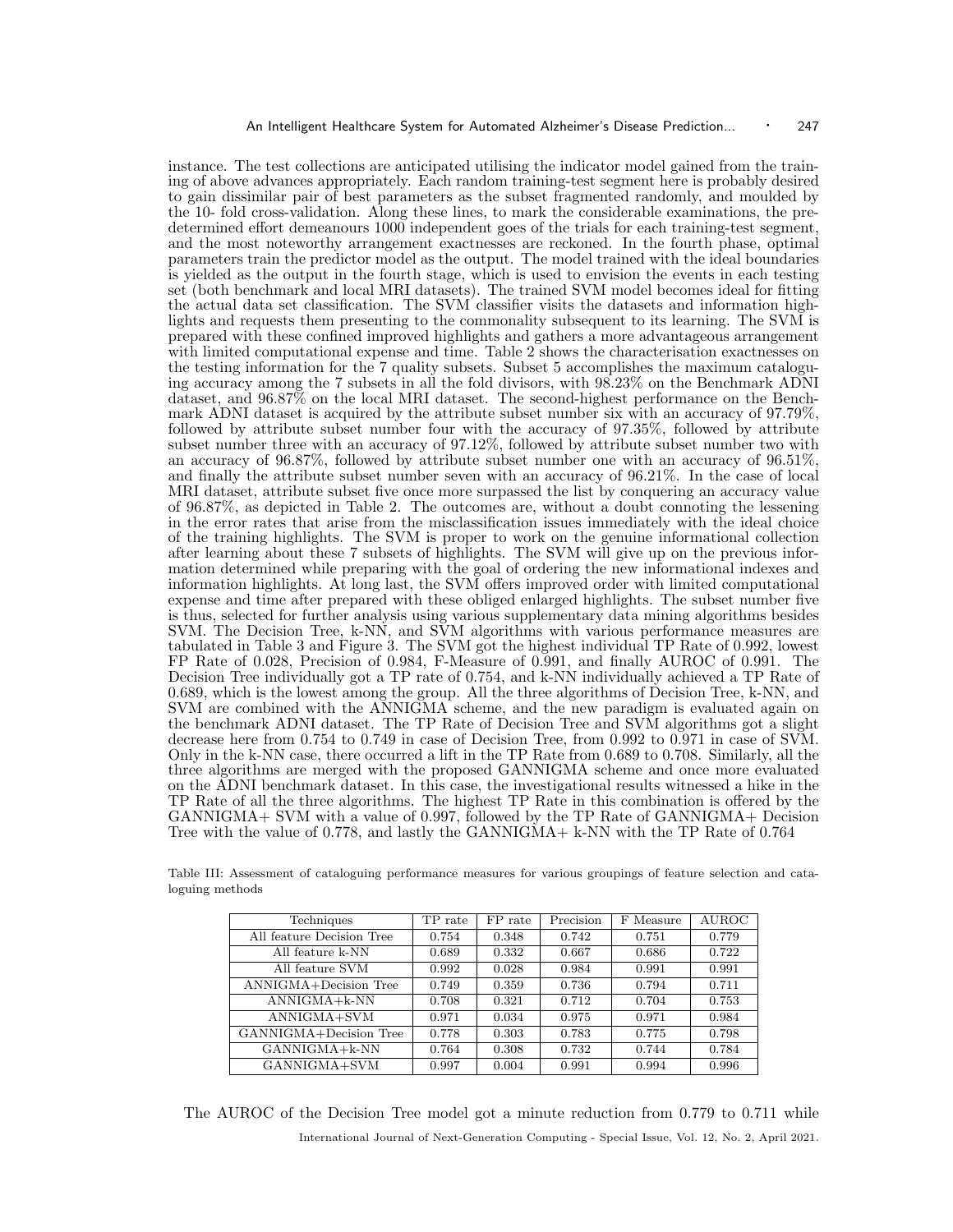executing using ANNIGMA+ Decision Tree. But when AUROC got upliftment to a value of 0.798 using it in combination with GANNIGMA+ Decision Tree. The scenario reflected almost the same trend in case of SVM, where the AUROC values 0.991 is acquired using all features, and 0.984 while combining it with ANNIGMA+SVM. The AUROC value again here got amplified to 0.996 in case of GANNIGMA+SVM. Similarly, the k-NN algorithm achieved an AUROC of 0.722 while using all feature set, which got little diminished to 0.753 in combining it with ANNIGMA + k-NN, but with GANNIGMA + k-NN the AUROC value again upsurge to 0.784. The GANNIGMA heuristic in almost all the cases executed in the study performed well.



Performance evaluation of the proposal with standalone machine learning models using TP Rate, Precision, and AUROC parameters

The current findings exhibited that the ideal feature subset amalgam effectively coordinated different model properties, further improving classification execution. During the classification process, the mutual information (MI) investigation technique was performed to assess the commitments of chosen features. The mutual information (MI) weight got with different consolidated attributes was significantly more noteworthy than the weight acquired when just local attributes or subgraph attributes were embraced. With respect to the fundamental mechanism, this is probably going to be on the grounds that receiving various component subsets can coordinate integral organisation data, joining complementary network information and subgraph attributes, accordingly further improving classification exactness.

## 5. CONCLUSION

The works offer a novel data mining method coalescing a global optimisation-founded feature assortment strategy with the intention of minimalising the consequence of an imbalanced healthcare data. The proposal consolidates a Maximum Relevance and Minimum Redundancy (MRMR) filter heuristic with a globally optimised wrapper heuristic GANNIGMA. The execution of GAN-NIGMA optimisation process excerpts the best seven feature subsets out of the total 34 subset feature space. The optimally selected feature subset in the first step is employed for model training on various different data mining algorithms like Decision Tree, k-NN, and SVM. The trial results on benchmark ADNI dataset displayed the Decision Tree attains TP rate of 0.778, and AUC of 0.798, k-NN acquires 0.764 TP Rate and 0.784 AUC, and SVM attains 0.997 TP Rate, and 0.996 as AUC, using the proposed model. The results are far better than the individual results of these algorithms. In future, more optimisation techniques could be implemented for AD detection from neuroimaging data. Also, the union of multi-modal neuroimaging data can be an optimal choice for accurate and precise AD diagnosis.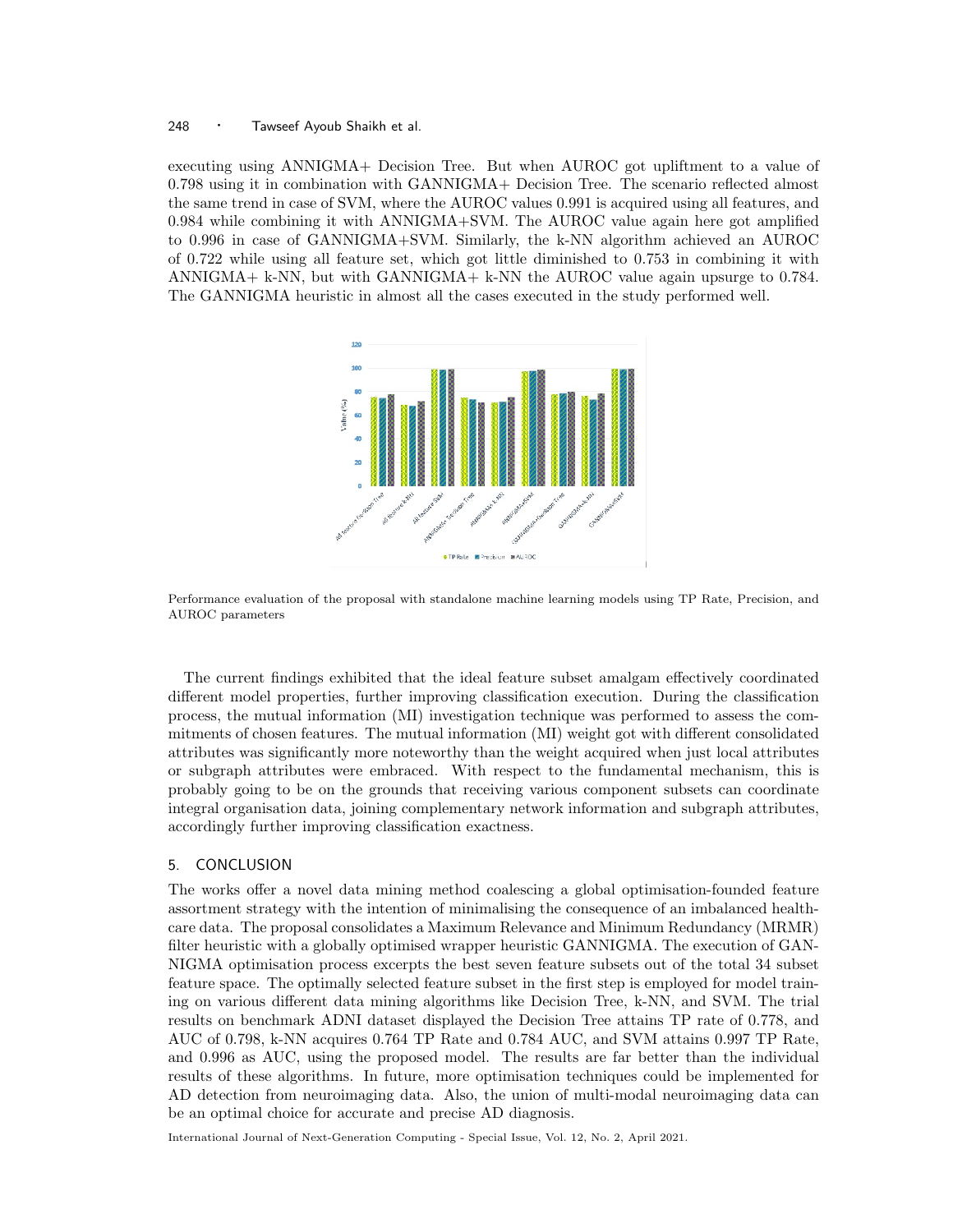# References

- Adeli, H., Ghosh-Dastidar, S., and Dadmehr, N. 2008a. A spatio-temporal wavelet-chaos methodology for eeg-based diagnosis of alzheimer's disease. Neuroscience letters  $444$ , 2, 190–194.
- Adeli, H., Ghosh-Dastidar, S., and Dadmehr, N. 2008b. A spatio-temporal wavelet-chaos methodology for eeg-based diagnosis of alzheimer's disease. Neuroscience letters  $444$ , 2, 190–194.
- Aguilar, C., Westman, E., Muehlboeck, J.-S., Mecocci, P., Vellas, B., Tsolaki, M., Kloszewska, I., Soininen, H., Lovestone, S., Spenger, C., et al. 2013. Different multivariate techniques for automated classification of mri data in alzheimer's disease and mild cognitive impairment. Psychiatry Research: Neuroimaging 212, 2, 89–98.
- AMEZQUITA-SANCHEZ, J. P., ADELI, A., AND ADELI, H. 2016. A new methodology for automated diagnosis of mild cognitive impairment (mci) using magnetoencephalography (meg). Behavioural brain research 305, 174–180.
- Apostolova, L. G., Hwang, K. S., Andrawis, J. P., Green, A. E., Babakchanian, S., Morra, J. H., Cummings, J. L., Toga, A. W., Trojanowski, J. Q., Shaw, L. M., ET AL. 2010. 3d pib and csf biomarker associations with hippocampal atrophy in adni subjects. Neurobiology of aging 31, 8, 1284–1303.
- ASSOCIATION, A. ET AL. 2018. 2018 alzheimer's disease facts and figures. Alzheimer's  $\&$  Dementia 14, 3, 367–429.
- Banday, S. A. and Mir, A. H. 2017. Statistical textural feature and deformable model based brain tumor segmentation and volume estimation. Multimedia Tools and Applications 76, 3, 3809–3828.
- Carballido-Gamio, J., Bonaretti, S., Kazakia, G. J., Khosla, S., Majumdar, S., LANG, T. F., AND BURGHARDT, A. J. 2017. Statistical parametric mapping of hr-pqct images: a tool for population-based local comparisons of micro-scale bone features. Annals of biomedical engineering 45, 4, 949–962.
- Cassani, R., Falk, T. H., Fraga, F. J., Cecchi, M., Moore, D. K., and Anghinah, R. 2017. Towards automated electroencephalography-based alzheimer's disease diagnosis using portable low-density devices. Biomedical Signal Processing and Control 33, 261–271.
- Ding, C. and Peng, H. 2005a. Minimum redundancy feature selection from microarray gene expression data. Journal of bioinformatics and computational biology 3, 02, 185–205.
- Ding, C. and Peng, H. 2005b. Minimum redundancy feature selection from microarray gene expression data. Journal of bioinformatics and computational biology 3, 02, 185–205.
- Fan, Y., Resnick, S. M., Wu, X., and Davatzikos, C. 2008. Structural and functional biomarkers of prodromal alzheimer's disease: a high-dimensional pattern classification study. Neuroimage 41, 2, 277–285.
- Fiscon, G., Weitschek, E., Felici, G., Bertolazzi, P., De Salvo, S., Bramanti, P., and De Cola, M. C. 2014. Alzheimer's disease patients classification through eeg signals processing. In 2014 IEEE Symposium on Computational Intelligence and Data Mining (CIDM). IEEE, 105–112.
- Gaudiuso, R., Ewusi-Annan, E., Xia, W., and Melikechi, N. 2020a. Diagnosis of alzheimer's disease using laser-induced breakdown spectroscopy and machine learning. Spectrochimica Acta Part B: Atomic Spectroscopy 171, 105931.
- Gaudiuso, R., Ewusi-Annan, E., Xia, W., and Melikechi, N. 2020b. Diagnosis of alzheimer's disease using laser-induced breakdown spectroscopy and machine learning. Spectrochimica Acta Part B: Atomic Spectroscopy 171, 105931.
- Ghorbanian, P., Devilbiss, D., Simon, A., Bernstein, A., Hess, T., and Ashrafiuon, H. 2012. Continuous wavelet transform eeg features of alzheimer's disease. In Dynamic Systems and Control Conference. Vol. 45295. American Society of Mechanical Engineers, 567–572.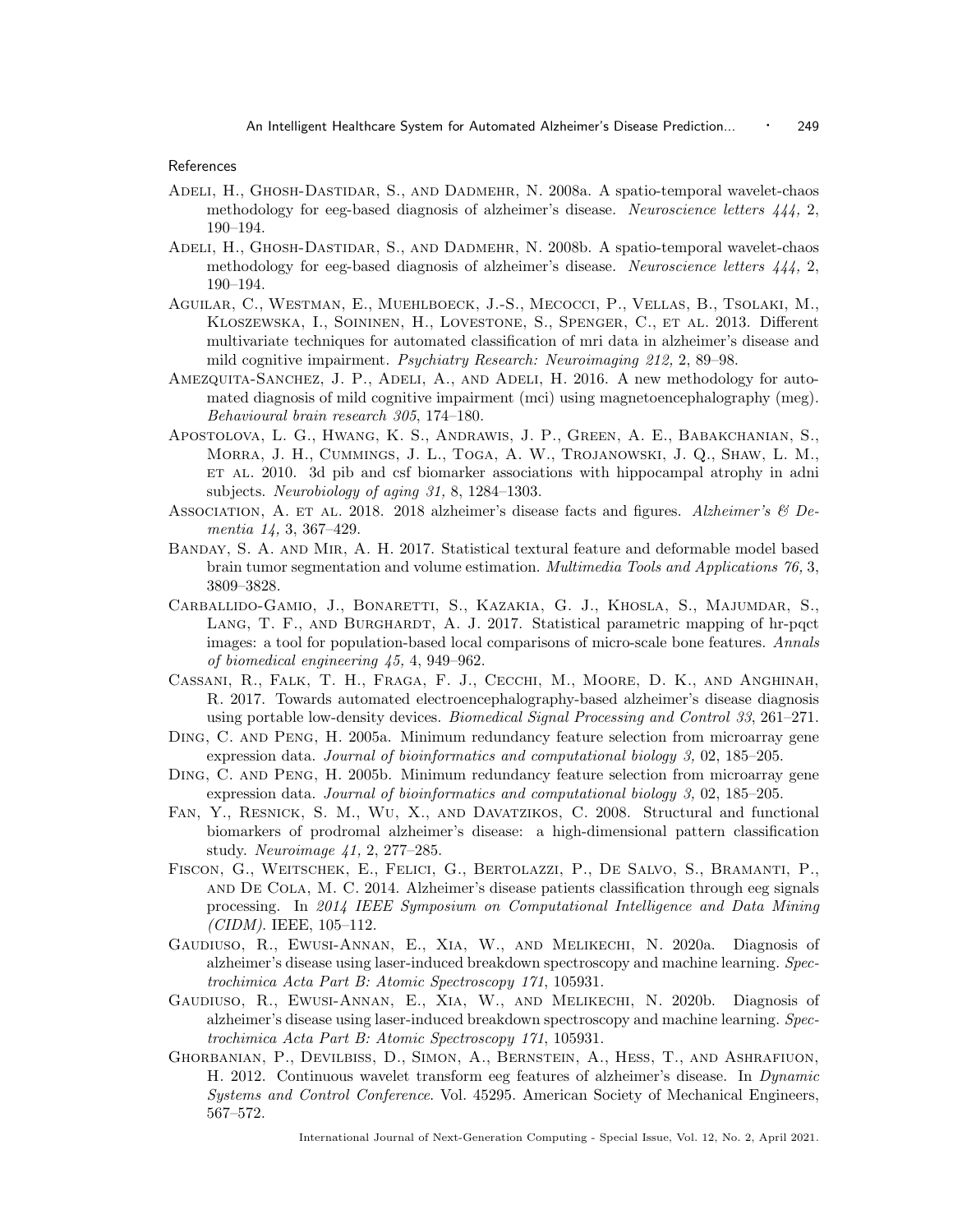- Ghorbanian, P., Devilbiss, D. M., Hess, T., Bernstein, A., Simon, A. J., and Ashrafiuon, H. 2015. Exploration of eeg features of alzheimer's disease using continuous wavelet transform. Medical  $\mathcal C$  biological engineering  $\mathcal C$  computing 53, 9, 843–855.
- Gonzlez-Castro, V., Vals Hernandez, M. d. C., Chappell, F. M., Armitage, P. A., MAKIN, S., AND WARDLAW, J. M. 2017. Reliability of an automatic classifier for brain enlarged perivascular spaces burden and comparison with human performance. Clinical Science 131, 13, 1465–1481.
- GRANA, M., TERMENON, M., SAVIO, A., GONZALEZ-PINTO, A., ECHEVESTE, J., PÉREZ, J., and Besga, A. 2011. Computer aided diagnosis system for alzheimer disease using brain diffusion tensor imaging features selected by pearson's correlation. Neuroscience letters 502, 3, 225–229.
- Hanyu, H., Sato, T., Hirao, K., Kanetaka, H., Iwamoto, T., and Koizumi, K. 2010. The progression of cognitive deterioration and regional cerebral blood flow patterns in alzheimer's disease: a longitudinal spect study. Journal of the neurological sciences 290, 1- 2, 96–101.
- HEAD, E., POWELL, D., GOLD, B. T., AND SCHMITT, F. A. 2012a. Alzheimer's disease in down syndrome. European journal of neurodegenerative disease 1, 3, 353.
- HEAD, E., POWELL, D., GOLD, B. T., AND SCHMITT, F. A. 2012b. Alzheimer's disease in down syndrome. European journal of neurodegenerative disease 1, 3, 353.
- Hinrichs, C., Singh, V., Mukherjee, L., Xu, G., Chung, M. K., Johnson, S. C., Initiative, A. D. N., et al. 2009. Spatially augmented lpboosting for ad classification with evaluations on the adni dataset. Neuroimage 48, 1, 138–149.
- Hinrichs, C., Singh, V., Xu, G., Johnson, S. C., Initiative, A. D. N., et al. 2011. Predictive markers for ad in a multi-modality framework: an analysis of mci progression in the adni population. Neuroimage 55, 2, 574–589.
- Hsu, C.-N., Huang, H.-J., and Dietrich, S. 2002a. The annigma-wrapper approach to fast feature selection for neural nets. IEEE Transactions on Systems, Man, and Cybernetics, Part B (Cybernetics) 32, 2, 207–212.
- Hsu, C.-N., Huang, H.-J., and Dietrich, S. 2002b. The annigma-wrapper approach to fast feature selection for neural nets. IEEE Transactions on Systems, Man, and Cybernetics, Part B (Cybernetics) 32, 2, 207–212.
- HUANG, K. AND AVIYENTE, S. 2008. Wavelet feature selection for image classification. IEEE Transactions on Image Processing 17, 9, 1709–1720.
- Huda, S., Yearwood, J., and Strainieri, A. 2010. Hybrid wrapper-filter approaches for input feature selection using maximum relevance and artificial neural network input gain measurement approximation (annigma). In 2010 Fourth International Conference on Network and System Security. IEEE, 442–449.
- Jain, R., Jain, N., Aggarwal, A., and Hemanth, D. J. 2019. Convolutional neural network based alzheimer's disease classification from magnetic resonance brain images. Cognitive Systems Research 57, 147–159.
- Jenkinson, M., Bannister, P., Brady, M., and Smith, S. 2002. Improved optimization for the robust and accurate linear registration and motion correction of brain images. Neuroimage 17, 2, 825–841.
- Koh, J. E. W., Jahmunah, V., Pham, T.-H., Oh, S. L., Ciaccio, E. J., Acharya, U. R., Yeong, C. H., Fabell, M. K. M., Rahmat, K., Vijayananthan, A., et al. 2020. Automated detection of alzheimer's disease using bi-directional empirical model decomposition. Pattern Recognition Letters 135, 106–113.
- KUNCHEVA, L. I., RODRÍGUEZ, J. J., PLUMPTON, C. O., LINDEN, D. E., AND JOHNSTON, S. J. 2010. Random subspace ensembles for fmri classification. IEEE transactions on medical imaging 29, 2, 531–542.
- Liu, M., Zhang, D., Shen, D., Initiative, A. D. N., et al. 2012. Ensemble sparse classifi-

<sup>250 ·</sup> Tawseef Ayoub Shaikh et al.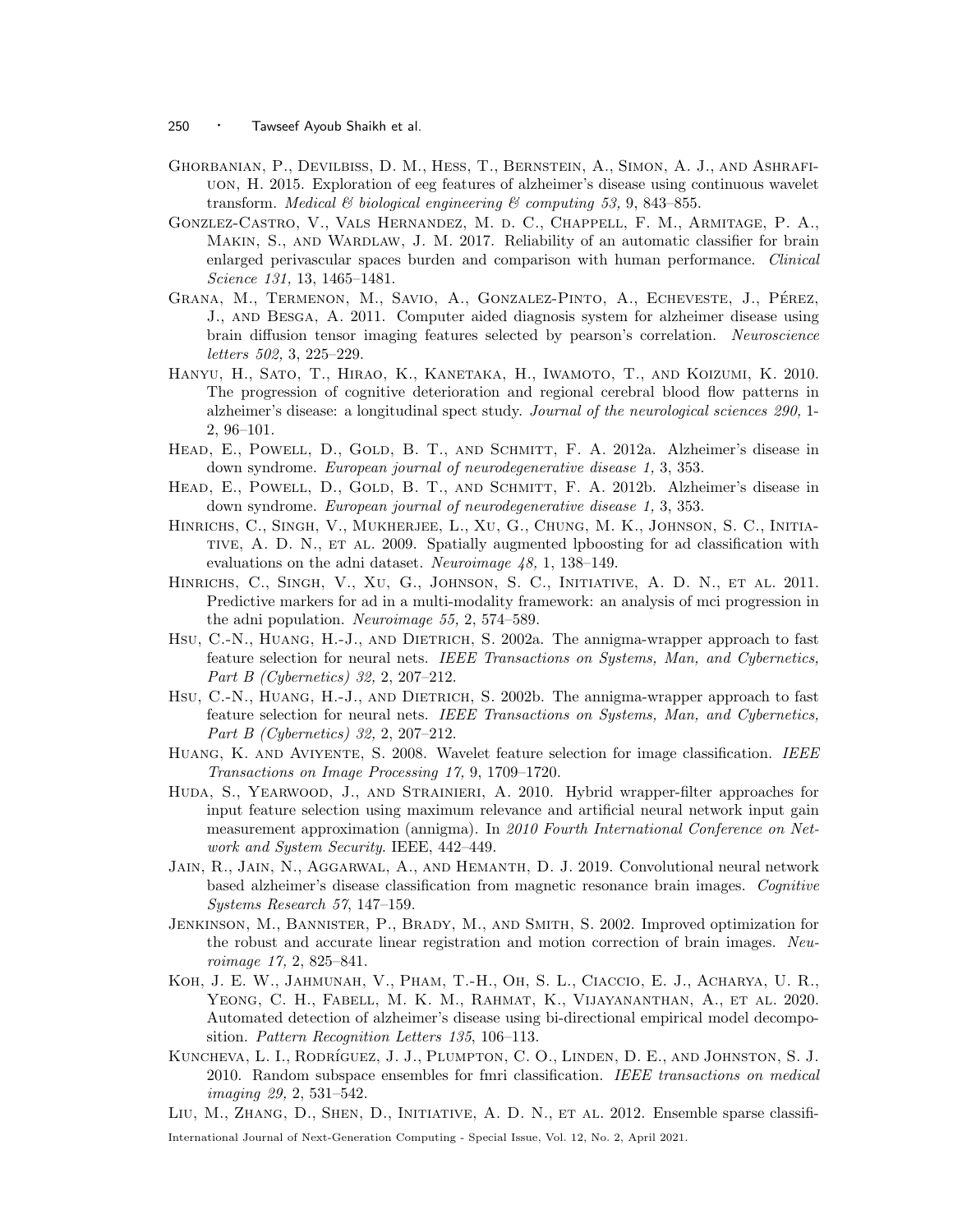cation of alzheimer's disease. NeuroImage 60, 2, 1106–1116.

- Magnin, B., Mesrob, L., Kinkingnéhun, S., Pélégrini-Issac, M., Colliot, O., Sarazin, M., DUBOIS, B., LEHÉRICY, S., AND BENALI, H. 2009. Support vector machine-based classification of alzheimer's disease from whole-brain anatomical mri. Neuroradiology 51, 2, 73–83.
- MAITRA, M. AND CHATTERJEE, A. 2006. A slantlet transform based intelligent system for magnetic resonance brain image classification. Biomedical Signal Processing and Control 1, 4, 299–306.
- MCCRACKIN, L. 2018. Early detection of alzheimer's disease using deep learning. In *Canadian* Conference on Artificial Intelligence. Springer, 355–359.
- Niazi, M., Karaman, M., Das, S., Zhou, X. J., Yushkevich, P., and Cai, K. 2018. Quantitative mri of perivascular spaces at 3t for early diagnosis of mild cognitive impairment. American Journal of Neuroradiology 39, 9, 1622–1628.
- Ossenkoppele, R., Jansen, W. J., Rabinovici, G. D., Knol, D. L., van der Flier, W. M., van Berckel, B. N., Scheltens, P., Visser, P. J., Verfaillie, S. C., Zwan, M. D., ET AL. 2015. Prevalence of amyloid pet positivity in dementia syndromes: a metaanalysis. Jama 313, 19, 1939–1950.
- PAPAKOSTAS, G. A., SAVIO, A., GRAÑA, M., AND KABURLASOS, V. G. 2015. A lattice computing approach to alzheimer's disease computer assisted diagnosis based on mri data. Neurocomputing 150, 37–42.
- PICH, E. M., JEROMIN, A., FRISONI, G. B., HILL, D., LOCKHART, A., SCHMIDT, M. E., TURNER, M. R., MONDELLO, S., AND POTTER, W. Z. 2014. Imaging as a biomarker in drug discovery for alzheimer's disease: is mri a suitable technology? Alzheimer's research  $&$  therapy 6, 4, 1–7.
- PIRAMUTHU, S. 2004. Evaluating feature selection methods for learning in data mining applications. European journal of operational research 156, 2, 483–494.
- Sado, M., Ninomiya, A., Shikimoto, R., Ikeda, B., Baba, T., Yoshimura, K., and Mimura, M. 2018. The estimated cost of dementia in japan, the most aged society in the world. PLoS One 13, 11, e0206508.
- Seeley, M., Clement, M., Giraud-Carrier, C., Snell, Q., Bodily, P., and Fujimoto, S. 2014. A structured approach to ensemble learning for alzheimer's disease prediction. In Proceedings of the 5th ACM Conference on Bioinformatics, Computational Biology, and Health Informatics. 605–606.
- SEGOVIA, F., GÓRRIZ, J., RAMÍREZ, J., SALAS-GONZALEZ, D., AND ÁLVAREZ, I. 2013. Early diagnosis of alzheimer's disease based on partial least squares and support vector machine. Expert Systems with Applications 40, 2, 677–683.
- Shaikh, T. A. and Ali, R. 2019. Automated atrophy assessment for alzheimer's disease diagnosis from brain mri images. Magnetic resonance imaging 62, 167–173.
- SMITH, S. M. 2002. Fast robust automated brain extraction. Human brain mapping 17, 3, 143–155.
- Suk, H.-I., Lee, S.-W., Shen, D., Initiative, A. D. N., et al. 2014. Hierarchical feature representation and multimodal fusion with deep learning for ad/mci diagnosis. NeuroImage 101, 569–582.
- Walhovd, K., Fjell, A., Brewer, J., McEvoy, L., Fennema-Notestine, C., Hagler, D., Jennings, R., Karow, D., Dale, A., Initiative, A. D. N., et al. 2010. Combining mr imaging, positron-emission tomography, and csf biomarkers in the diagnosis and prognosis of alzheimer disease. American Journal of Neuroradiology 31, 2, 347–354.
- WESTMAN, E., MUEHLBOECK, J.-S., AND SIMMONS, A. 2012. Combining mri and csf measures for classification of alzheimer's disease and prediction of mild cognitive impairment conversion. Neuroimage 62, 1, 229–238.
- WOOLRICH, M. W., RIPLEY, B. D., BRADY, M., AND SMITH, S. M. 2001. Temporal autocor-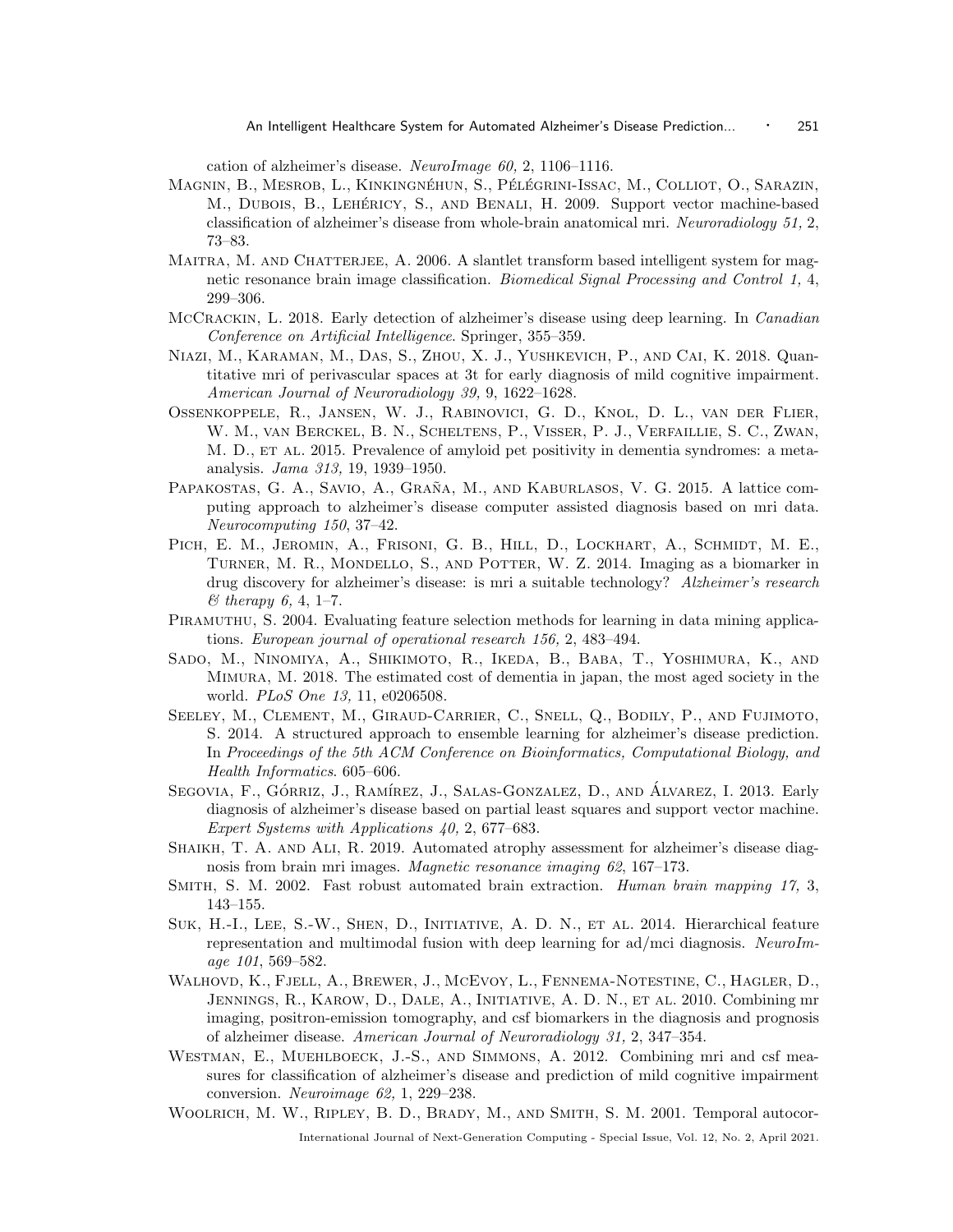relation in univariate linear modeling of fmri data. Neuroimage 14, 6, 1370–1386.

- YOUNG, J., MODAT, M., CARDOSO, M. J., ASHBURNER, J., AND OURSELIN, S. 2012. Classification of alzheimer's disease patients and controls with gaussian processes. In 2012 9th IEEE International Symposium on Biomedical Imaging (ISBI). IEEE, 1523–1526.
- Zhao, Y. and He, L. 2014. Deep learning in the eeg diagnosis of alzheimer's disease. In Asian conference on computer vision. Springer, 340–353.